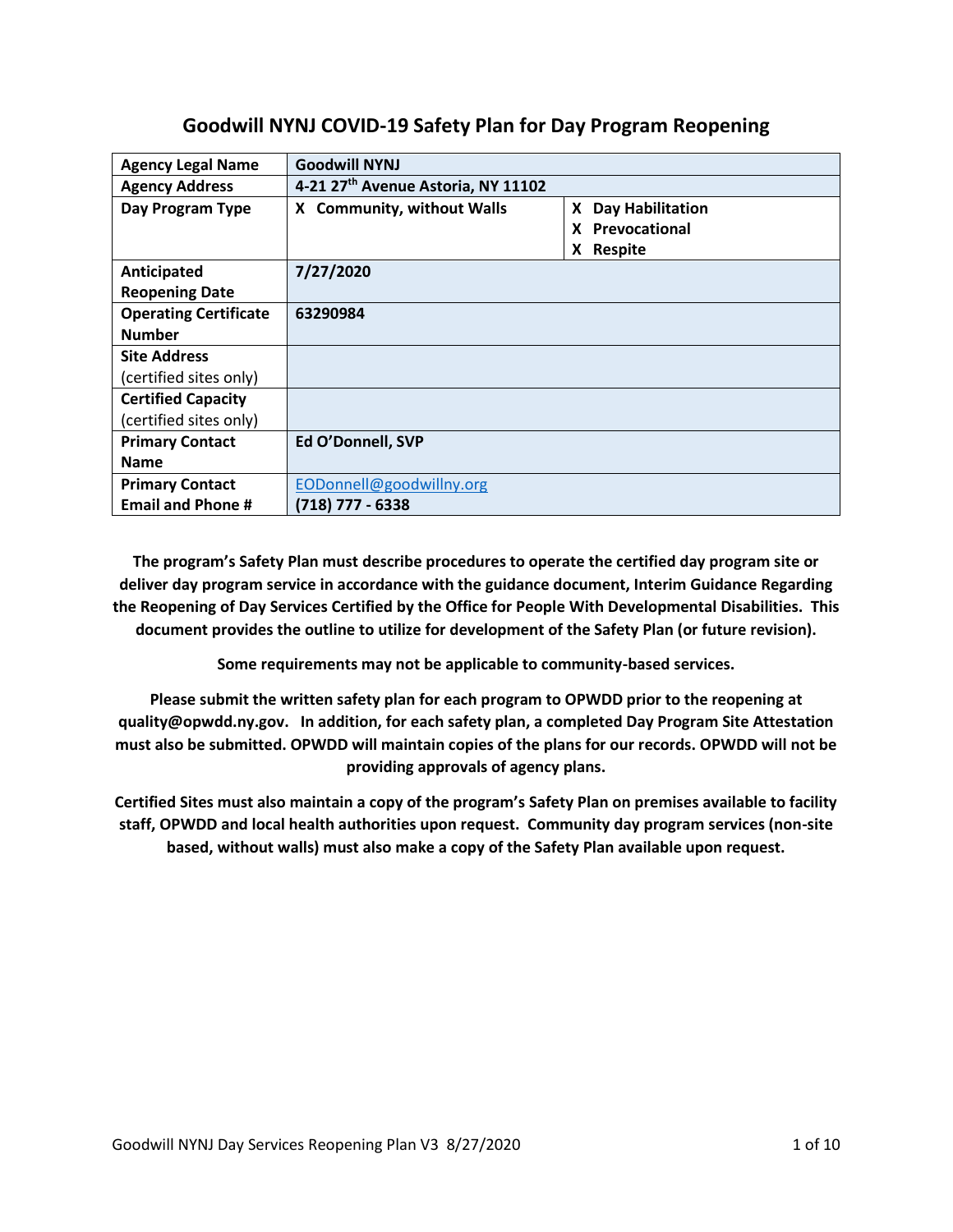#### **Entrance to Site Based Programs**

#### **Required Signage**

- The following signage will be posted throughout the site addressing critical COVID-19 transmission prevention and containment:
	- o Social distancing requirements
	- o Use of mask or cloth face-covering requirements
	- o Proper storage, usage and disposal of PPE
	- o Symptom monitoring and COVID-19 exposure reporting requirements
	- o Proper hand washing and appropriate use of hand sanitizer
	- o Ensure program entrances have signs that alert that non-essential visitors are not allowed

#### **Pre-Entry / Pre-Participation Daily Screenings**

- All staff, individuals, and essential visitors, will be screened prior to entry into the day program and monitored for signs and symptoms of COVID-19 thereafter.
- Signage will be posted at program entrances alerting that nonessential visitors are not allowed.
- A staff member will be stationed at the entrance to screen all staff, individuals, and visitors before they enter the program.
- Screeners will wear a face mask and gloves. PPE will be provided to all screeners by Goodwill NYNJ.
- Staff will wait outside the program to screen or individuals will call when they arrive and the screener will go to meet them & complete the screening outside the program space.
- The screener will ask the following questions:
	- 1) Has the person experienced COVID-19 symptoms in the past 14 days including:
		- o Fever or chills
		- o Cough
		- o Shortness of breath or difficulty breathing
		- o Fatigue
		- o Muscle or body aches
		- o Headache
		- o New loss of taste or smell
		- o Sore throat
		- o Congestion or runny nose
		- o Nausea or vomiting
		- o Diarrhea
		- o Other symptoms recognized by CDC as the CDC updates
	- 2) Has the person tested positive for COVID-19 in the past 14 days?
	- 3) Has the person had close contact with a confirmed or suspected COVID-19 case in the past 14 days?
	- 4) Has the person traveled from within one of the designated states with significant community spread in the past 14 days?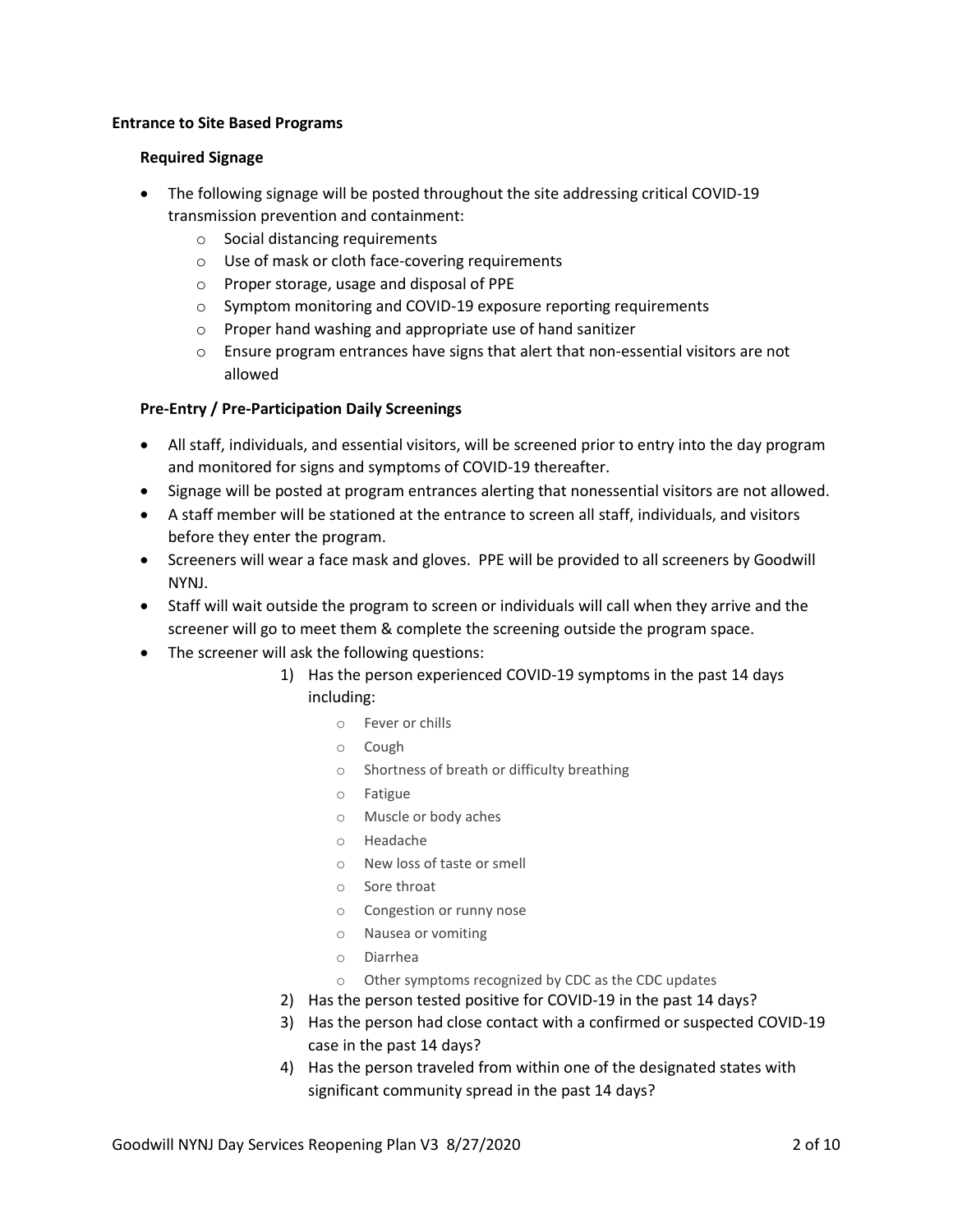- The screener will record health screenings of all individuals and staff in the logbook. Staff screenings will document if the screening was passed or the staff was sent home, **no health information will be recorded**.
- Staff and individuals are required to self-report, to the extent they are able, any changes in symptom status throughout the day and must inform the screener if they begin experiencing COVID-19-related symptoms. Another Screening must be recorded in the log.
- Goodwill will comply with all local health department contact tracing efforts.
- The Screening Log will be reviewed every day by a Site Supervisor or Program Manager, in person or remotely, and the review will be documented on the log. If the review is conducted remotely it will be noted on the log.
- A Daily Visitor Log will be kept for essential visitors (excluding deliveries that are performed with appropriate PPE or contact-less delivery). The Daily Visitor Log must contain contact information so that all contacts may be identified, traced, and notified in the event someone is diagnosed with COVID19.

# **Responding to Screenings That Detect Sickness**

- Any individual or staff that exhibits signs or symptoms of COVID-19 during the screening will not be allowed to enter the program building. They will be required to return home until they are fever free for 72 hours without the use of fever-reducing medications (e.g. Advil, Tylenol), have consulted with their primary care provider, and complied with their recommendations or been cleared to return by the primary care provider.
- Individual's families / caretakers will be immediately notified by staff, if they are not permitted to enter the program. If the participant does not travel independently, the screener will wait with the participant until they can be picked up or sent home by alternate transportation.
- If symptoms begin during the day program, the individual or staff will be sent home as soon as possible. When this occurs, the program will keep sick individuals and staff separate from well individuals and staff.
- Any individual or staff sent home will be instructed to contact their healthcare provider for assessment and /or testing.
- If a staff member or participant is sent home because they did not pass the screening or because they became sick during program hours, the site supervisor, Program Manager, Director, SVP, EVP, HR, and Facilities will be notified immediately.
- The day program will immediately notify the local health department and OPWDD about the suspected case. The day program should provide the individual or staff with written information on healthcare and testing resources, refer to DOH Testing guidance (https://coronavirus.health.ny.gov/covid-19-testing).
- Notification information will be posted at each site to facilitate fast reporting
- **Individuals sent home from program / Testing Positive for COVID / Exposed to COVID:**
	- $\circ$  Shall consult with their healthcare practitioner prior to returning to the program;
		- $\circ$  May not return to or attend the day program while a member of their household or certified residence are being quarantined or isolated
		- $\circ$  If an individual or staff member is identified with COVID-19, the day program will seek guidance from State or local health officials to determine when the individual/staff can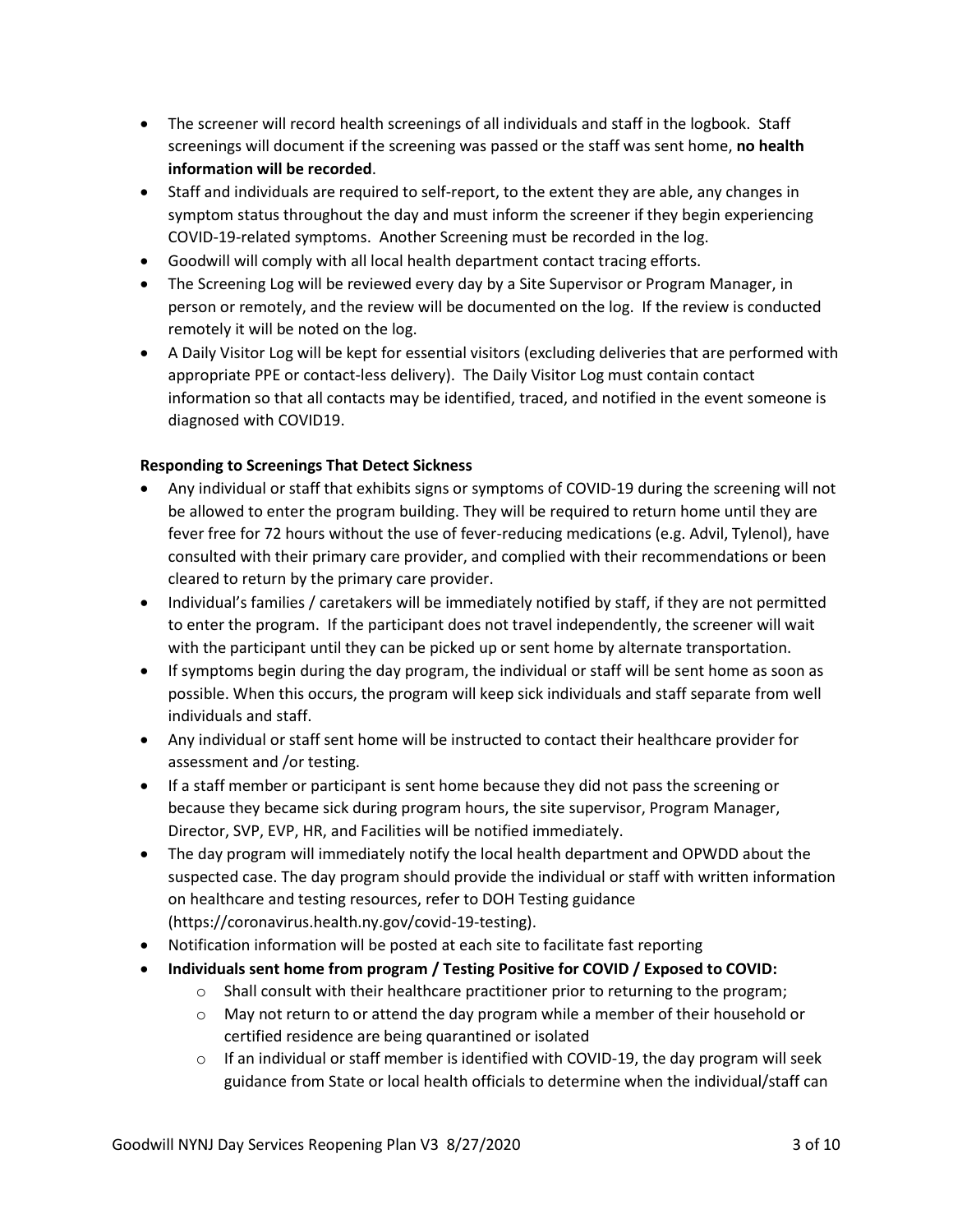return to the program and what additional steps are needed. A directory of local health departments can be found at: https://www.health.ny.gov/contact/contact\_information/

 $\circ$  In the event an individual, staff or anyone they reside with are placed on quarantine or isolation, the responsible party (i.e. self, guardian, residence manager etc.) must notify the day program immediately and must suspend attending day program until they are medically cleared to return to work/program.

### • **Staff sent home**:

- $\circ$  Shall comply with appropriate HR return-to-work guidance and shall consult with their supervisor prior to returning to work.
- $\circ$  In the event a staff or anyone they reside with is placed on quarantine or isolation, the staff member must notify the day program and HR immediately and must not return to work on site until they are medically cleared to return to work.
- $\circ$  In addition, staff should take the following actions related to COVID-19 symptoms and contact:
	- If a staff has COVID-19 symptoms AND EITHER tests positive for COVID-19 OR did not receive a test, the staff may only return to work after completing a 14-day self-quarantine.
	- If a staff is critical to the operation or safety of a facility, Goodwill NYNJ may consult the local health department and the most up-to-date CDC and DOH standards on the minimum number of days to quarantine before a staff is safely able to return to work with additional precautions to mitigate the risk of COVID-19 transmission.
	- If a staff does NOT have COVID-19 symptoms BUT tests positive for COVID-19, the staff may only return to work after completing a 14-day self-quarantine.
	- If a staff is critical to the operation or safety of a facility, Goodwill NYNJ may consult the local health department and the most up-to-date CDC and DOH standards on the minimum number of days to quarantine before a staff is safely able to return to work with additional precautions to mitigate the risk of COVID-19 transmission.
	- If a staff has had close contact with a person with COVID-19 for a prolonged period of time AND is symptomatic, the staff should notify the day program and follow the above protocol for a positive case.

#### **Social Distancing Requirements**

- **Goodwill will ensure effective practices to facilitate social distancing. When distancing is not possible, including the following:**
	- $\circ$  Reducing the number of individuals served at one time to reduce congestion and facilitate easier social distancing
	- o Maintain no more than 50% occupancy in small/confined spaces within program sites
	- o Use physical barriers where appropriate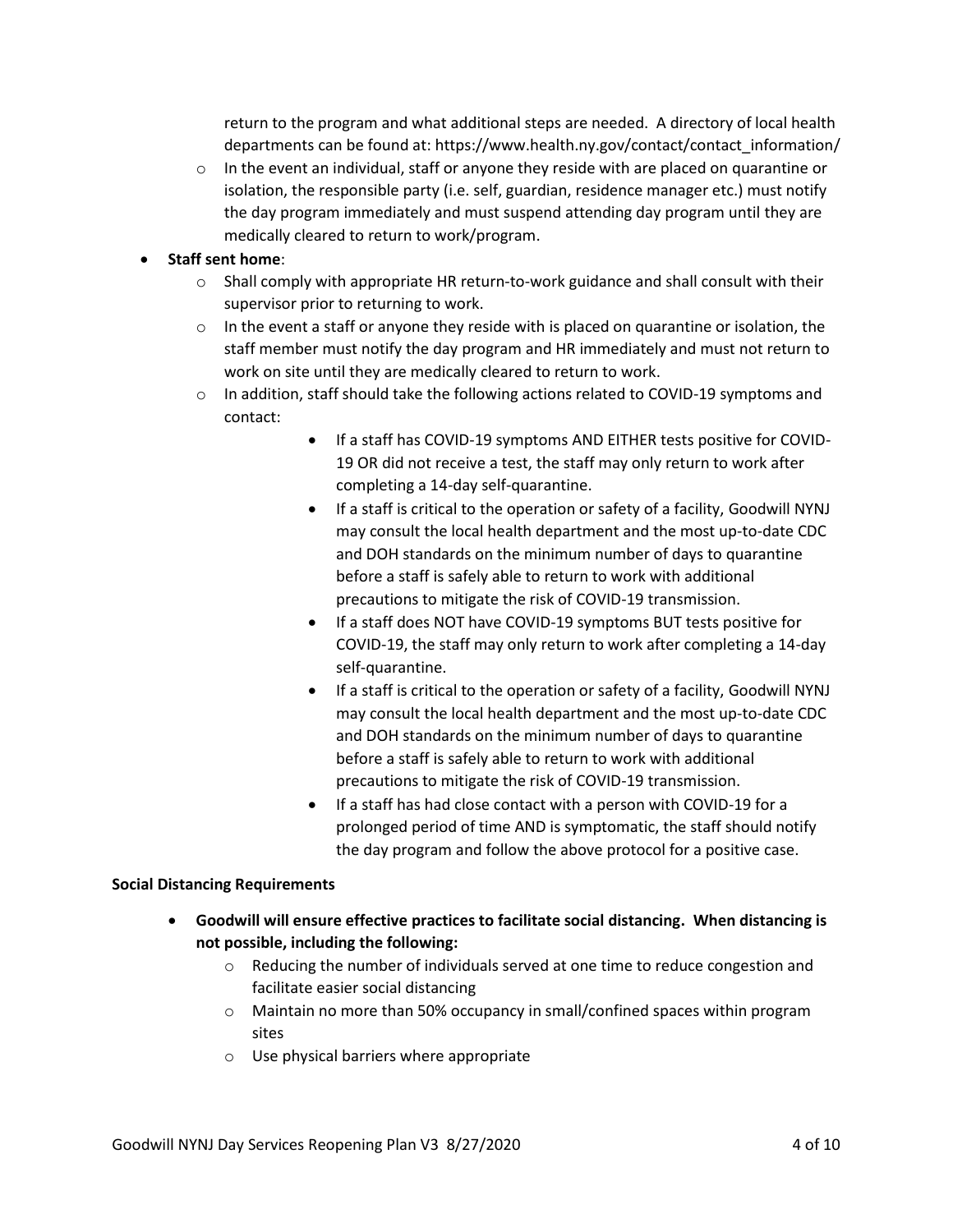- o Change foot traffic flow, use of program space, furniture, seating, and / or equipment in program rooms, workspaces and meal /seating areas to allow for social distancing of at least six feet apart in all directions (i.e., 36 square feet)
- $\circ$  Use signage and / or floor or table markers/distance markers denoting spaces of six feet throughout program area spaces, common spaces, waiting areas, entry, exits and other areas of travel
- $\circ$  Facilitate one directional foot traffic where possible in narrow spaces, using tape or signs with arrows
- $\circ$  Install physical barriers, as appropriate, especially when physical distancing is not feasible between program/workspaces
- $\circ$  Provide ongoing support and education of individuals to learn physical distancing/use of markers, patterns of movement, and other program strategies
- $\circ$  Whenever possible Goodwill will ensure that groupings of staff and participants are as static as possible. Group size will be limited to no more than 15 participants or less. Group size will be determined by the number of participants and staff that can safely maintain 6ft of distance from each other while also maintaining no more than 50% occupancy in small/confined spaces within program sites.
- o Maintain adequate staffing and prevent employees from needing to "float" between different rooms or different groups of individuals, unless such rotation is necessary to safely support individuals due to unforeseen circumstances (e.g., staff absence, emergency).
- $\circ$  Provide adequate space for staff to socially distance in office when completing independent tasks & staggered work schedules / break times, when feasible

# **Gatherings in Enclosed Spaces**:

- Goodwill NYNJ will modify program hours as needed, to allow blocks of service provision while maintaining reduced capacity and group size. Groups size will be dictated by the physical space available at each site and the amount of space needed to maintain at least 6 feet of physical distance between people.
- Planned group size will be limited to no more than fifteen (15) individuals or fewer who receive services per program area. This count does not include employees/staff. Group size will be determined by the number of participants and staff that can safely maintain 6ft of distance from each other while also maintaining no more than 50% occupancy in small/confined spaces within program sites.
- Tables and / or floor markings will be used to space out participants six feet apart and extra seating will be removed.
- Goodwill will ensure individuals receiving services and staff working with them are as static as possible by planning for different stable groups of individuals and staff where possible.
- When there is more than one group at a site, the groups will have no or minimal contact with one another and will not utilize common spaces at the same time, to the greatest extent possible.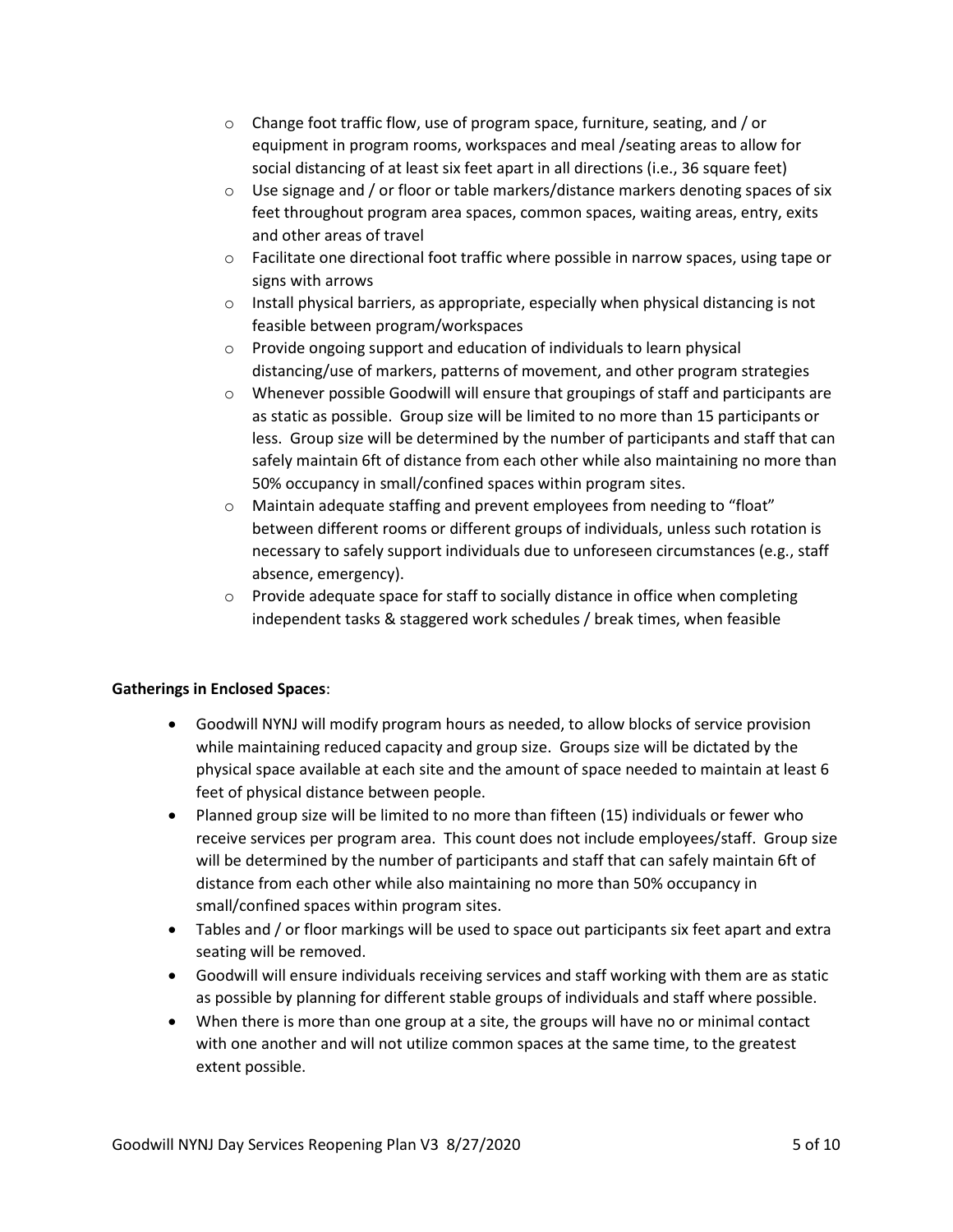- Goodwill will stagger staff and/or individual meal and break times to maintain social distancing whenever possible.
- Staff and individuals will adhere to social/physical distancing practices identified in the safety plan.
- Food and beverages will not be allowed to be shared and buffet style / family style dining will be prohibited.
- Staff and participant food brought from home must require limited preparation (i.e., heating in microwave) during day services and be packed appropriately.
- The programs will not store food or beverages in reusable containers or silverware during the pandemic.
- Where possible programs will increase ventilation with outdoor air to the greatest extent possible (e,g.,. opening windows & doors) unless this air circulation poses a safety or health risk (e.g.,. Extreme heat or pollen triggering asthma / allergies).
- Programs will post signage and provide instruction for participants to prevent congregation in elevator waiting areas, lobbies, and hallways.

# **Day Program Schedules and Activities**

- In person services will be prioritized for participants best served onsite due to their specific needs.
- The day program service hours will be modified as needed to allow blocks of service provision while maintaining reduced capacity and group size. In accordance with OPWDD guidance, program hours may be shortened and individuals may be assigned a morning or afternoon shift in order to comply with social distancing and hygiene requirements.
- Services may be provided in person at a participant's home or in the community when this is in the participants best interest.
- Programing will also occur remotely by using telehealth.
- Wherever possible Goodwill will stagger arrival and departure times of staff and participants to reduce entry and exit density.
- During the COVID 19 crisis the programs will participate in activities with little or no physical contact and which do not rely on shared equipment, to the extent possible.
- When equipment / supplies are shared, they must be cleaned after each use. Participants will practice hand hygiene after using equipment / supplies.
- Activities will be scheduled to reduce density and allow for social distancing at all times.
- Programs will participate in onsite activities most of the time. Without walls programs will temporarily utilize hub sites for most of the day as the volunteer, internship, and community sites they previously utilized are not currently available to them.
- Outdoor activities will be low-risk (i.e., walking to the park) and limited to groups of 15 or fewer following social distancing guidelines.
- When groups go out for recreational activities they will travel to one location during the program day & then return to site. Groups will not travel to multiple sites during the day.
- Upon leaving location for an activity, throughout the activity where appropriate, and upon arrival back at the facility, participants and staff will utilize handwashing & or hand sanitizer.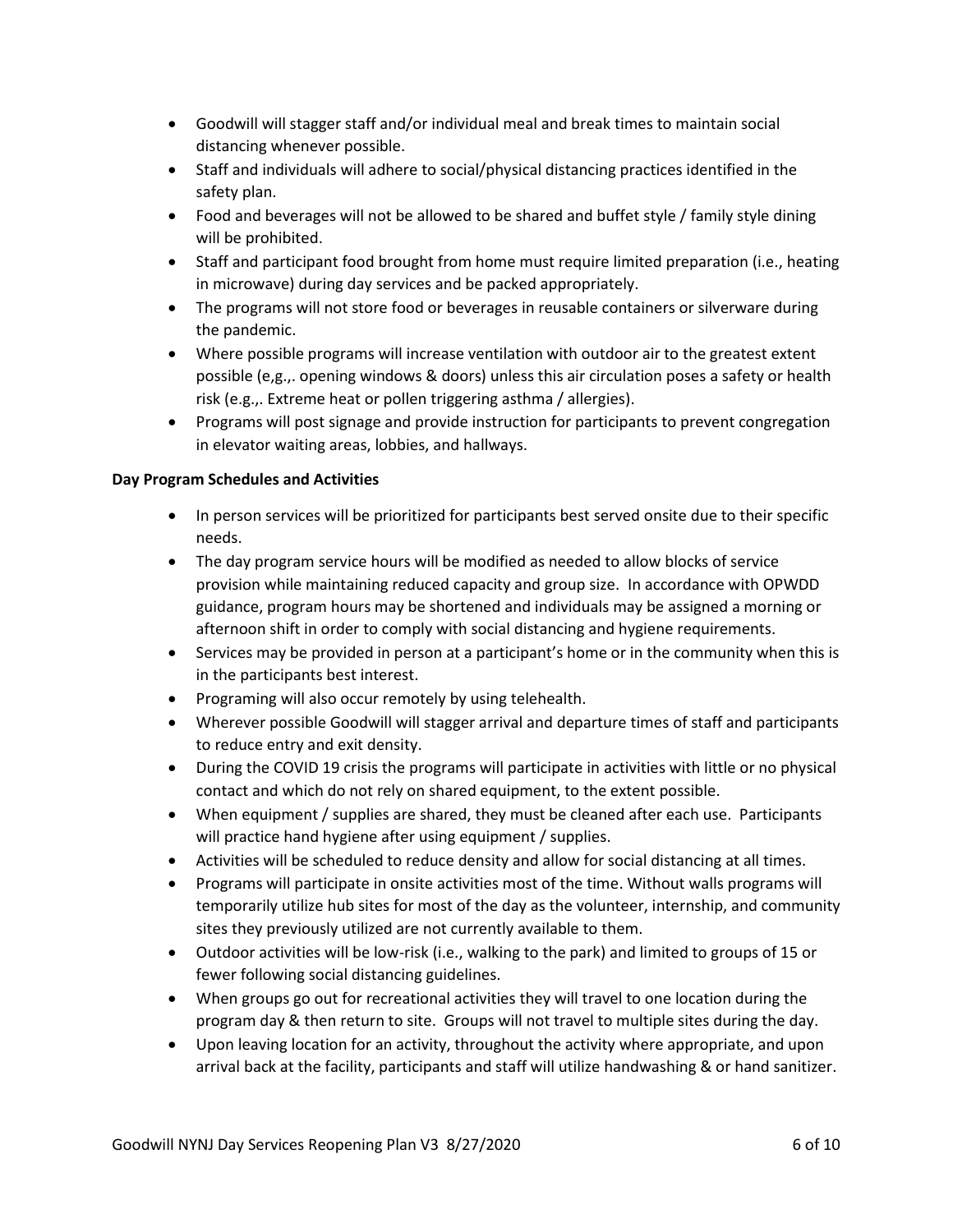- Hand sanitizer will be provided at no cost to all staff and staff will be required to bring it on all community outings and encourage participants to use it whenever surfaces such as door handles, public benches, counters, etc. are touched.
- All staff and participants are required to wear face coverings when in the facility and out in the community during the program day.
- Staff will assist participants in making sure social distancing is followed when interacting with members of the public and that unnecessary interactions with members of the public are avoided when out in the community.
- If a volunteer, internship, or community opportunity opens up, it will be assessed for safety and hygiene before a decision is made to use the opportunity.
- When planning community / recreational outings staff will be aware of the capacity restrictions for businesses, and call ahead whenever possible to ensure the group size can be accommodated.

### **Personal Protective Equipment:**

- All staff and participants must wear an appropriate cloth or disposable face mask/covering, that covers both the mouth and nose at all times while providing / receiving services, consistent with all current Executive Orders and OPWDD guidelines (unless medically contraindicated / not tolerated).
- Participants will be asked to bring a cloth or disposable facemask / covering.
- Staff will be provided with three cloth reusable masks which they can launder and rotate using. Disposable facemasks will be provided onsite at no cost, if staff, participants, or essential visitors do not have their own which meets requirements.
- All essential visitors will wear a face mask or covering.
- Staff will support individuals receiving services to wear face coverings, as tolerated, whenever social distancing cannot be achieved through group and one to one instruction.
- Goodwill will track the stock of PPE, maintain an adequate supply of required PPE on site (and available to staff for when needed for community-based services) of masks and gloves, and will reorder regularly to ensure there is no shortage of PPE.
- All staff will be trained on proper use of PPE including when necessary to use, donning, doffing, disposing and/or reusing and sanitizing when appropriate.
- A record of staff PPE training will be recorded and filed by the staff trainer and HR per agency procedures.

# **Hygiene and Cleaning Personal Hygiene to Reduce Transmission:**

- Goodwill requires strict adherence to hygiene requirements to reduce transmission as advised by NYS DOH and the CDC.
- At each site Goodwill will maintain hand hygiene stations to include:
	- $\circ$  Handwashing stations in restrooms: soap, running warm water, and disposable paper towels and / or air dryers.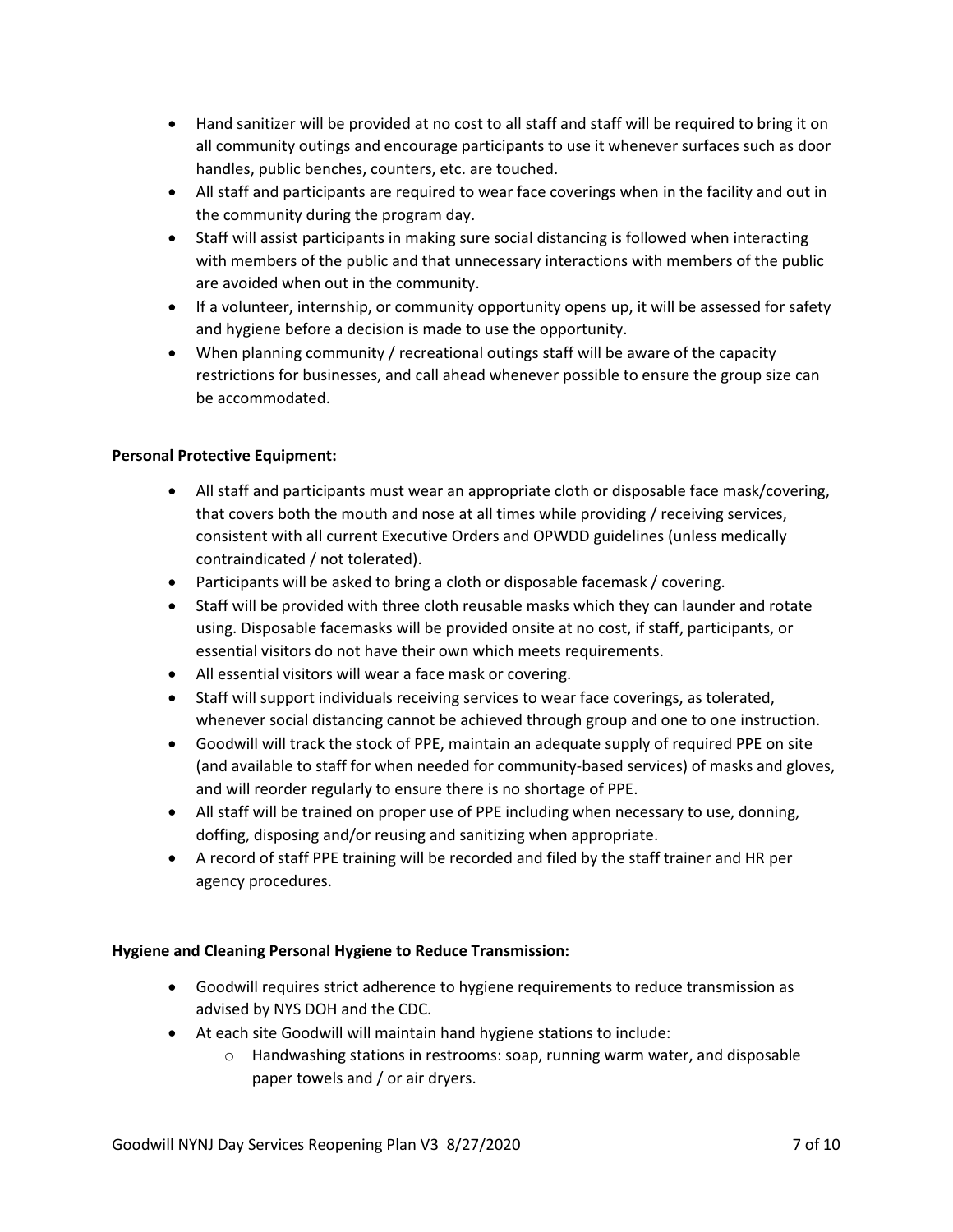- $\circ$  Hand sanitizing: alcohol-based hand sanitizer containing at least 60% alcohol for areas where the need for frequent hand sanitizing is expected;
- All staff will be trained to wash their hands frequently with soap and water for at least 20 seconds using techniques per NYS DOH and CDC guidance, including the conditions that require handwashing. Staff will also be required to use hand sanitizer upon arrival and departure from program and throughout the program day.
- Staff will support individuals to wash their hands frequently/when needed, with soap and water, for at least 20 seconds using appropriate techniques as tolerated. Staff will provide groups and instruction to participants.
- Staff will encourage and facilitate the use of hand sanitizers by individuals upon arrival to and departure from program and through the day, providing supervision/support of use by individuals as needed.
- Staff will address any individualized needs affecting the unsupervised availability of hand sanitizer.

### **Cleaning and Disinfection of Environment, Equipment and Supplies:**

- Goodwill will strictly adhere to sanitation requirements as advised by NYS DOH guidance documents. Sites will receive daily cleaning, disinfection, and sanitizing.
- Goodwill will implement the following standards regarding cleaning and sanitizing:
	- $\circ$  Frequent cleaning and rigorous disinfection of high-risk areas/high touch surfaces;
	- o Use of only EPA registered products for disinfecting non-porous surfaces;
	- $\circ$  Adhere to proper dwell times for all cleaners, sanitizers and disinfectants per manufacturer recommendations as indicated on the product label;
	- o Ensure adequate ventilation to prevent inhaling toxic fumes.
	- $\circ$  Maintain site cleaning logs indicating the date, time, and scope of cleaning.
	- $\circ$  Keep cleaning products, sanitizers and disinfectants secure and out of reach of individuals who may misuse;
	- $\circ$  Safely and immediately discard used gloves, paper towels or other disposable items after sanitizing or disinfecting, tied in a trash bag and removed from the environment.
	- $\circ$  Clean and disinfect all areas and equipment used by a person exhibiting symptoms upon their departure from the area and prior to use of the area or equipment by other individuals or staff.
	- o Use PPE and hand hygiene when cleaning and disinfecting.
	- o Provide ventilation with outside air safely and when possible. Open windows whenever possible.
- Staff are responsible for following Goodwill's HR policies regarding cleaning of workstations and sites and following social distancing requirements
- Programs will prohibit use of items/objects that cannot be cleaned and sanitized (i.e., soft objects, cloth placemats, etc.).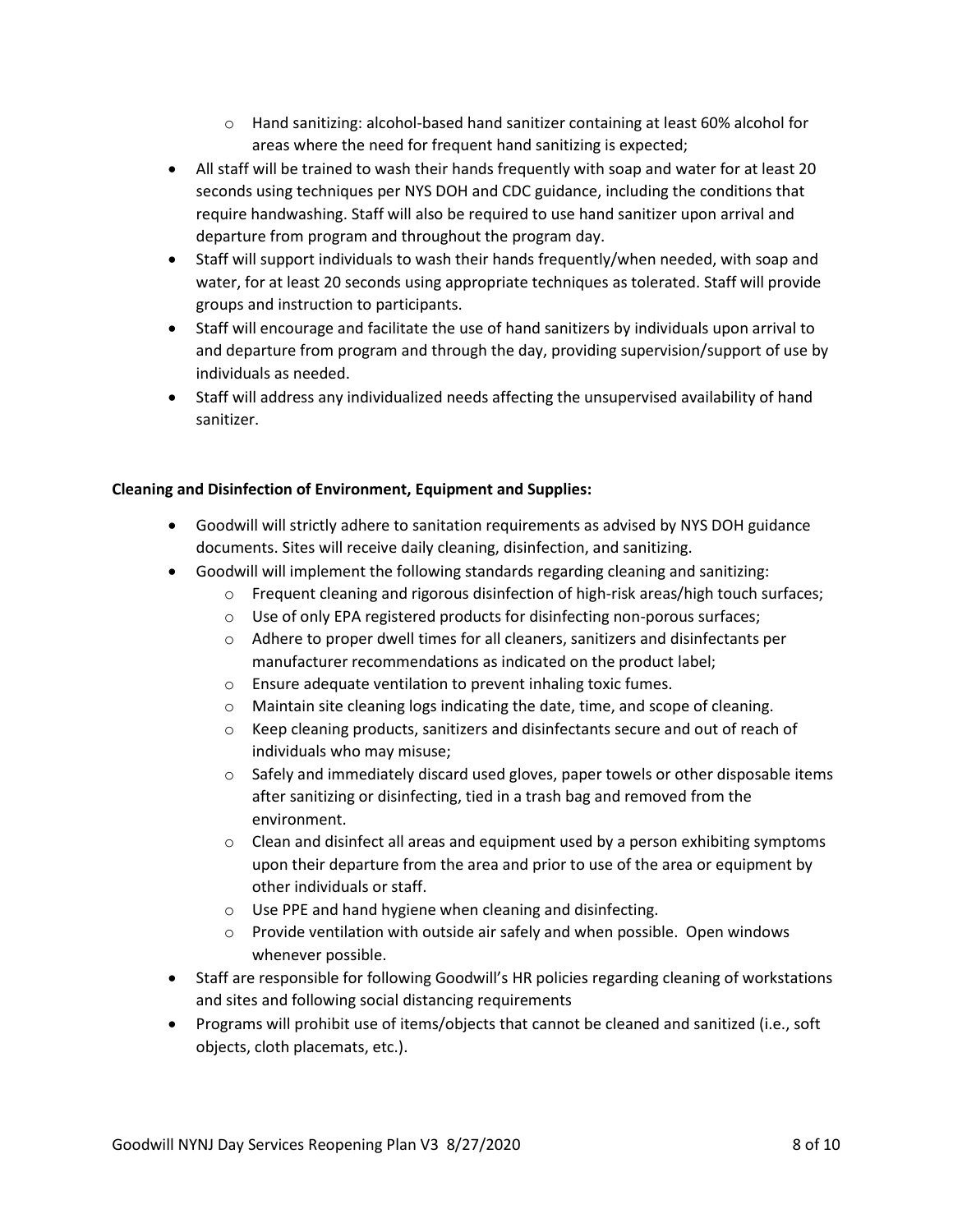- Programs will prohibit participants from bringing personal items from home, except when necessary. When participants are permitted to bring personal items from home, they will be required to clean and disinfect the item each time before using & once finished using.
- If a staff member, participant, or essential visitor who has been in the program space is suspected or confirmed to have COVID the following cleaning protocols will be followed:
	- $\circ$  Close off all areas used by the person who is / was sick. Operations do not need to be closed if this space can be closed off from other areas.
	- $\circ$  Open outside doors / windows wherever possible to increase air circulation
	- $\circ$  Wait 24 hours before cleaning and disinfecting. If 24 hours is not feasible cleaning will be held as long as possible.
	- o All areas used by the person who is sick will be cleaned and disinfected.
	- $\circ$  Once the area has been appropriately disinfected it will be opened for use to employees and participants who did not have close contact with the person who is sick.

### **Transportation**

# **The following measures are implemented for the transport of individuals to/from day services to reduce COVID-19 transmission risk, when providing or contracting for transportation:**

- Goodwill operates Community Based programming and does not run it's own transportation. Goodwill contracts with bus transportation providers through IATS. Goodwill and IATS will ensure:
	- $\circ$  Individuals traveling to and from the same day program, on bus transportation, will be transported together.
	- $\circ$  Individuals transported together will be served in the same cohort in Day Services to avoid intermingling
	- $\circ$  That the transportation provider reduces capacity on buses, vans, and other vehicles transporting individuals from multiple residences to 50% of total capacity;
	- $\circ$  To the extent possible, IATS will restrict close contact of individuals and staff from different households by not sitting near each other or the driver.
	- $\circ$  If there are multiple doors in a bus or van, drivers will utilize one-way entering and exiting. IATS will provide instruction for individuals to exit the vehicle one at a time and wait for driver or staff instruction before doing so.;
	- $\circ$  Ensure bus company staff and the driver always wear face coverings in the vehicle. Social distancing must be maintained for individuals who cannot tolerate wearing a mask and, when possible, such individuals should be transported alone or with members of the same household. Ensure bus company staff who cannot medically tolerate the use of a face covering are not assigned to transport individuals.
	- $\circ$  After each trip is completed, the bus company will clean and disinfect the interior of the vehicle before additional individuals are transported; and
	- o Where appropriate and safe, roll windows down to permit air flow.
- Participants who utilize public and para transit will be provided instructions on remaining safe and practicing social distancing during their commute